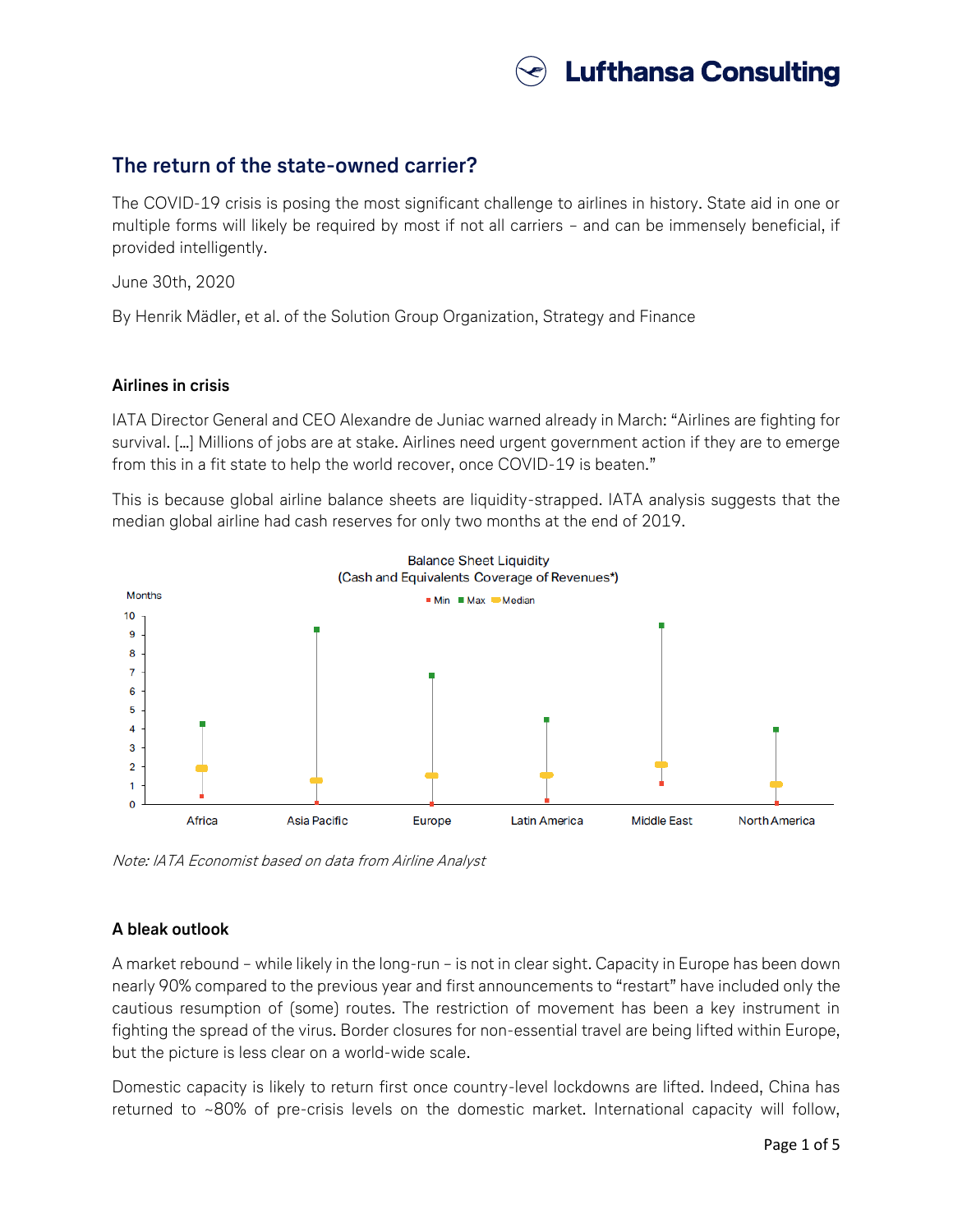

depending on where, when and how travel restrictions are removed. Questions remain as to how much the following economic recession will depress demand and to what extent people might be afraid to fly until medical solutions to SARS-CoV-2 are found and widely available - distancing measures, masks, and industry-grade air filtration notwithstanding. IATA as well as individual airlines now forecast a return to (and growth beyond) the 2019 capacity baseline only in 2023.

#### **Governments to the rescue**

Governments have long recognized the importance of airlines to economic development and global connectedness. 65 million jobs globally depend on the air transport industry, its wider supply chain, flow-on impacts and jobs in tourism.

Consequently, airlines have started to engage governments as helpers of the last resort. So far, USD 123 billion of government aid has been made available, from three key sources:

- Loans/loan guarantees loan with potentially favorable terms, from or backed by governmental development institutions, possibly convertible into equity
- Tax/fee/wage relief waivers or deferrals of taxes, air traffic management fees, security fees etc., state funds to pay for (parts of) salaries while staff are furloughed
- Direct financial support cash infusion of state money to stabilize the airline, e.g. grants, equity raise

Beyond that, the most extreme option is a government take-over – full nationalization of the carrier with assumption of management control.



# Governments have now provided USD 123 billion in cash

[Figure 2 – Types and volume of total governmental stabilization actions up to 15 May 2020, per IATA]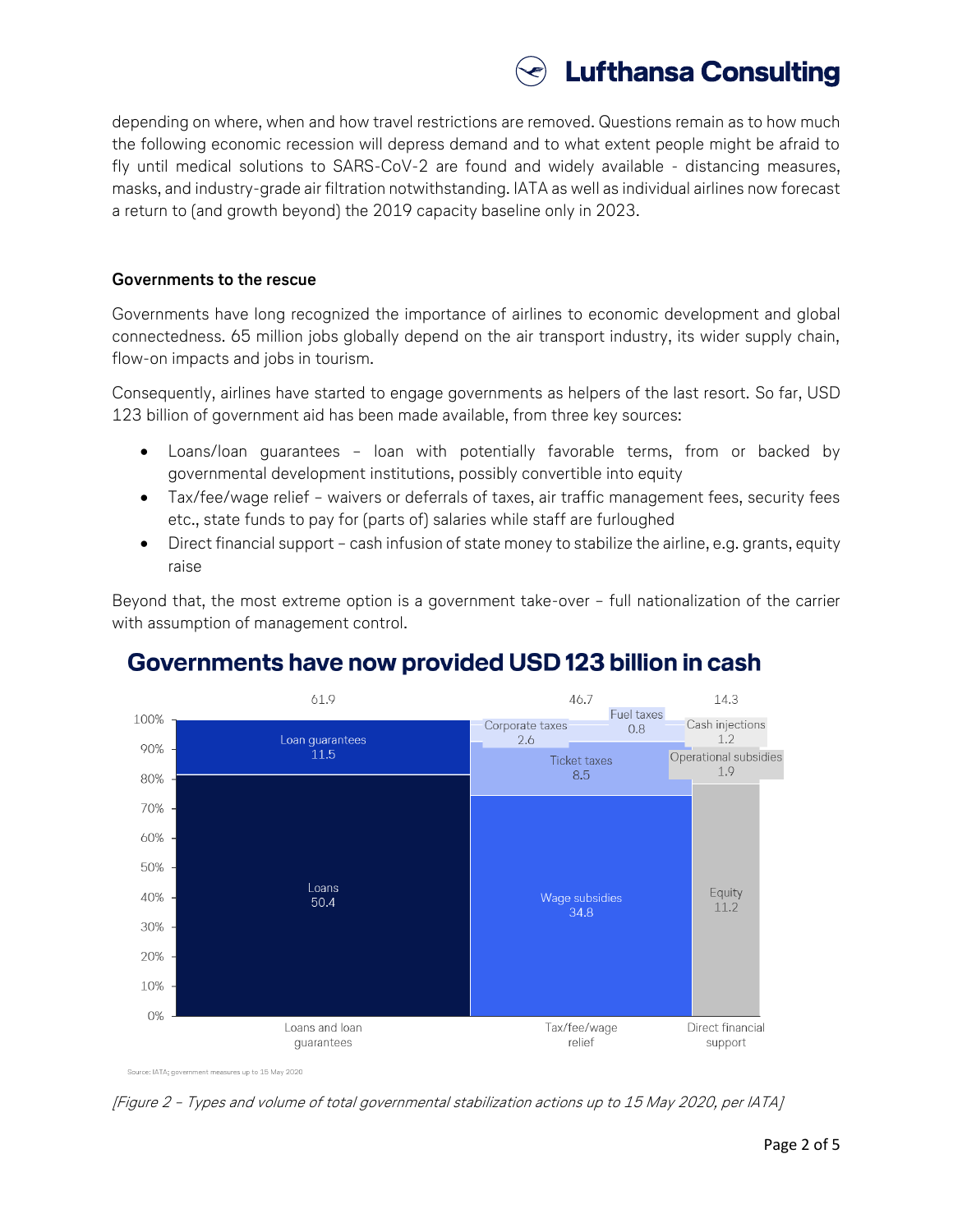

One of Europe's largest airline groups, Air France-KLM, received a EUR 4 billion state-backed bank loan and a EUR 3 billion direct shareholders loan from the French government. The Dutch government is willing to provide another EUR 2-4 billion. Both governments are already shareholders at 14% each.

The United States federal government has made airlines (and indeed, the entire aviation sector) a priority in the USD 2 trillion-strong Coronavirus Aid, Relief and Economic Security (CARES) Act. For carriers, it includes USD 25 billion in loans and loan guarantees, USD 25 billion in payroll grants and federal excise tax relief.

In Asia, the government of Singapore has meanwhile designed comprehensive measures to help its aviation sector as part of its SGD 48 billion economic stimulus package. These include funding up to 75% of aviation workers' pay and forgiving SGD 350 million in fees for airlines. Temasek, the Singapore government-owned holding company that owns a majority stake in Singapore Airlines, is backing efforts by the airline to raise SGD 5.3 billion in new equity and up to SGD 9.7 billion in convertible bonds. Meanwhile, Singaporean DBS Bank is providing an SGD 4 billion bridging loan facility to SQ.

### **Strings attached**

Yet government assistance can come with some significant strings attached.

Government loans are usually expensive, as they are only extended after all avenues on capital markets have been exhausted and often come with provisions ensuring convertibility into equity in case loans cannot be repaid. For example, the NZD 900 million loan recently offered to Air New Zealand by the NZ government comes with interest rates up to 9% and potentially higher should the loan be needed for more than two years, and is convertible. Experience suggests that favorable lending terms can work out well for governments, and by extension, the taxpayers to whom they are ultimately accountable, even if an airline still goes under: Of the EUR 200 million bridging loan that was extended to ultimatelyfailed Air Berlin by the German government in 2017, every cent was paid back including interest, due to preferential treatment of the loan in the liquidation process.

More troublingly, national interest (i.e. not spending tax dollars abroad) constrains aid, especially for multinational airline groups. The French and the Dutch governments, for instance, emphasize that their tax payers' money will only benefit their "own" airline, Air France and KLM respectively. While inefficient in the worst case, this makes a strong case for airline groups to engage each one of their national stakeholders as a work-around of sorts.

Job guarantees may be another consideration. The US CARES package mandates that no staff be laid off, furloughed or have their pay cut through 30 September. However, executives from the major US carriers have indicated that they will need to shrink their workforces by 30% come October, for unfortunate but sound reason: If the market is only fully to recover by 2023, airlines will have to restructure and shrink in the short-term before returning to growth. This is paramount to the financial health of the companies, especially now that their balance sheets are laden with additional debt.

More creatively, environmental concerns may also enter the fray. The French government has attached provisions to its aid to Air France relating to carbon efficiency, especially through the elimination of domestic flights, fleet renewal and increased use of biofuels. In the pursuit of a valuable goal in principle, environmental objectives should be set at the industry-level, ensuring a level playing field for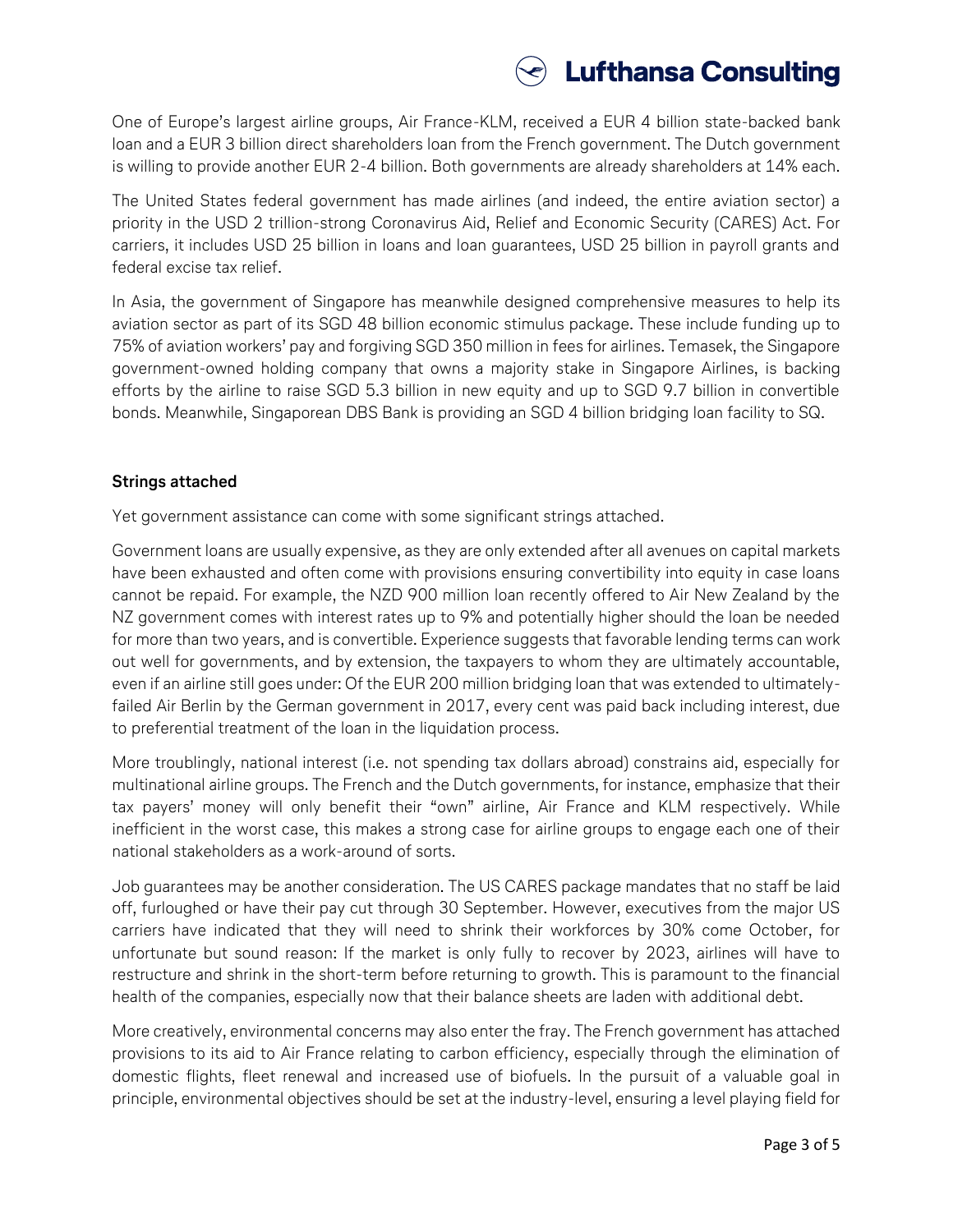

all airlines, rather than at the level of individual companies. This would be ultimately in the interest of both competitiveness and environmental protection.

#### **Governance, not government**

Yet again, it is best if the attached strings are financial rather than political. Even with state aid in place, politics (and politicians) should stay away from the day-to-day running of an airline and ensure that international-standard corporate governance is in place, management is professional and industrytrained, and financial management is disciplined, transparent and clearly accountable.

A prime example, Temasek has always managed Singapore Airlines on a commercial basis. The airline has consequently turned a profit every year of its existence, except once (in the Global Financial Crisis), at the same time topping the World's Best Airline rankings four times.

In 2001, when 9/11 upset global aviation and the much larger Ansett (that it wholly owned) collapsed, Air New Zealand had to be re-nationalized to secure its survival. Yet Air NZ achieved an exemplary turn-around, transforming its legacy business model in the process. The NZ government reduced its stake relatively quietly from 76% to 53% in 2013 at a handsome profit and has been holding on to the remaining share majority ever since.

Ethiopian Airlines also makes for a success story, as the only profitable airline in Africa. It is 100% state-owned but managed without any interference by the government. Ethiopian Airlines has become "The Best Airline in Africa", as evaluated by Skytrax, three times in a row (2017- 2019).

While examples how not to do it abound, one cautionary tale shall suffice: Alitalia most recently entered extraordinary administration in May 2017 and was injected with cash from the Italian government repeatedly while talks with potential buyers or investors were underway. Deadlines for the sale kept passing as interested parties often emphasized that they would make their investment contingent on a restructuring, including the reduction of fleet and staff sizes. All deals fell through, and so the Italian government re-nationalized Alitalia to the tune of an EUR 3 billion capital injection in May 2020 – announcing that it would reduce the "new Alitalia" to the same size suggested by bidders earlier. Chances are, the restructuring will now be more disruptive than it could have been.

As we can see, state-owned airlines are not per se doomed. Despite all the cautionary tales of government interference in management decision processes leading to long term competitive disadvantages, there are shining examples of how state-owned carriers can prosper: As long as the government can manage to keep politics out of the daily business and act as an economically-oriented investor, states will actually reap respectable returns on their investment in the long run.

Henrik Mädler is a Senior Consultant in the Solution Organization, Strategy and Finance at Lufthansa Consulting.

Further insights from Lufthansa Consulting's aviation experts are available at <https://www.lhconsulting.com/insights/news/>